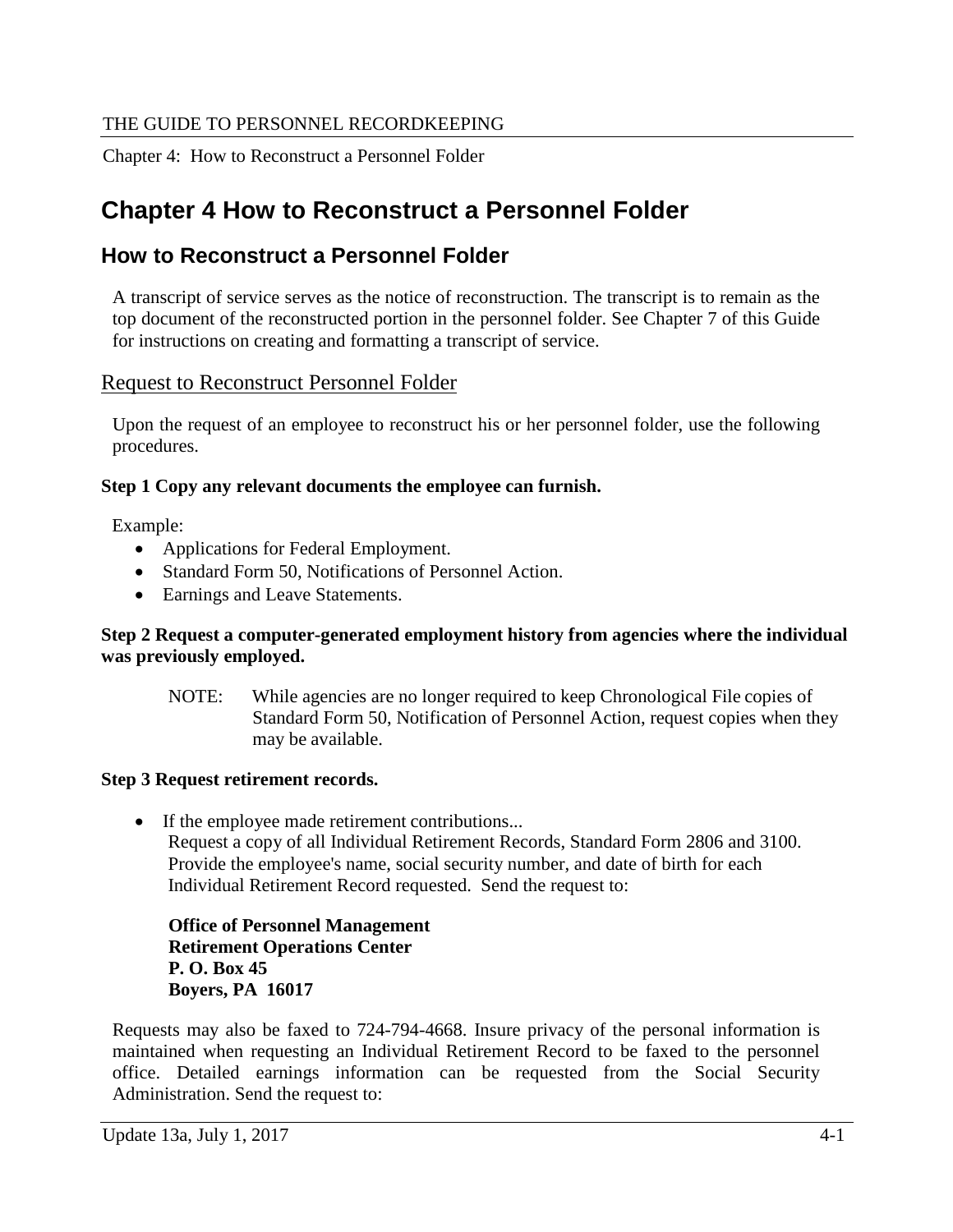Chapter 4: How to Reconstruct a Personnel Folder **Social Security Administration 401 Security Boulevard Baltimore, MD 21235**

> NOTE: Advise the employee to use Form SSA-7050-F3 to request earnings by each employer.

It is important the employee know the Social Security Administration will charge a fee for this service and the fee is based on the number of years of earnings to be reported.

#### **Step 4 Ask the National Personnel Records Center to search for personnel and payroll records.**

Address the request to:

**National Archives and Records Administration, National Personnel Records Center, 1411 Boulder Blvd, Valmeyer, IL 62295, ATTENTION: Chief, Civilian Reference Branch (DO NOT OPEN IN MAILROOM)**

To request a search for the personnel folder:

- Submit a Standard Form 127 (see appendix A), Request for Official Personnel Folder (OPF). In the Remarks section, put the following statement:
	- o "The OPF for this employee is lost or destroyed. This is to request a search be made by NPRC for the OPF of the named employee."
- This statement is required to insure the missing Official Personnel Folder was not inadvertently returned to the National Personnel Records Center.

To request a search for payroll records:

- Submit a memo on the agency letterhead. Include the employee's name, social security number, agency in which employed and the following:
	- o "This is to request a search of any payroll records on the named employee that may be stored at NPRC."
- Not all agencies store payroll records at the National Personnel Records Center. If the records are not there, contact the agency.

### **Step 5 Obtain Documents**

Obtain any copies of certificates establishing the employee's qualifications for specific jobs. Contact the office that issued appointment certificates for the individual. Use records that document Federal service from the investigative files, and security clearances where appropriate.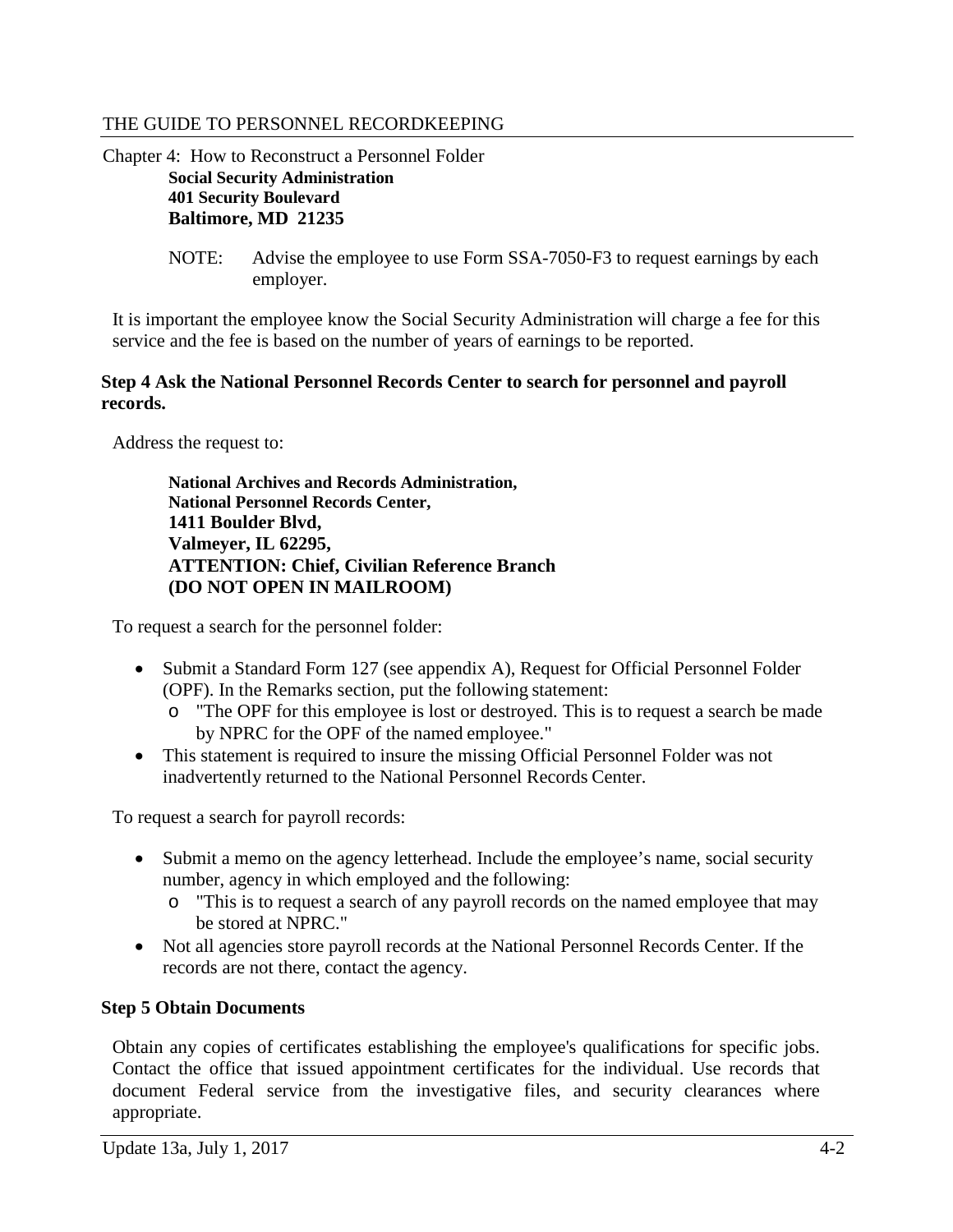Chapter 4: How to Reconstruct a Personnel Folder

#### **Step 6 Create Transcript of Service, (DG 27)**

Transcript must be created to reflect new identity of employee. Transcript must contain the following information and will capture the data elements reflected in blocks 1-49 of the SF-50,

#### **Data Elements Reflected in Blocks 1-49 of the SF-50**

#### **Nature of Personnel Action:**

- Name (as directed by the court order)
- Social Security Number Date of Birth
- Effective Date (of Action)
- Nature of Action (NOA) Code
- Legal Authority Code
- Legal Authority Regulation
- Position Title and Number(s)
- Pay Plan
- Occupation Code
- Grade/Level
- Step/Rate
- Total Salary
- Pay Basis
- Locality Pay
- Adjusted Basic Pay
- Other Pay
- Name/Location of Position's **Organization**

#### **Employee's Data**

- Veterans Preference
- FEGLI Code
- Retirement Plan
- Service Computation Date
- Work Schedule
- Period Part Time Hours Per Biweekly

#### **Position Data**

- FLSA Category
- Appropriation Code
- Bargaining Unit Status
- Duty Station
- Duty Station Code

#### **Agency Data**

- Remarks
- Employing Department or Agency
- Agency Code
- Personnel Office ID
- Approval Date

An introductory paragraph should be added to the transcript identifying the documents used to prepare the transcript.

Example: "The following transcript of Federal service was prepared from an Individual Retirement Record, maintained by the Office of Personnel Management."

An introductory paragraph should be added to the transcript identifying the documents that were signed by the employee at their date of hire/inprocessing:

Example: "The OF 306, Declaration of Employment was signed by the employee on .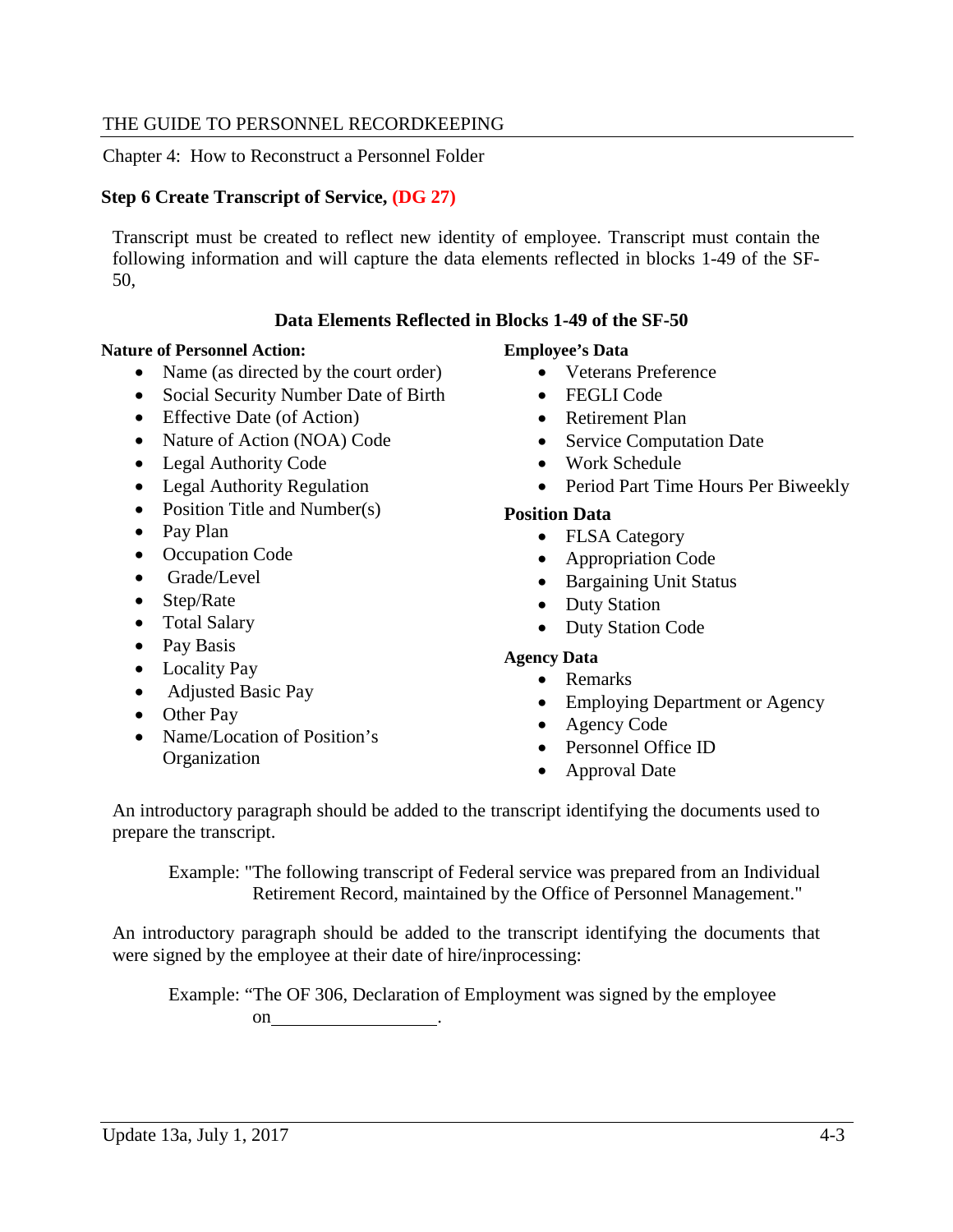Chapter 4: How to Reconstruct a Personnel Folder

The SF 61, Employment Affidavit, was signed by the employee on

The SF 144, Statement of Prior Federal Service, was signed by the employee on

#### **Step 7 Create Transcript of Federal Employees' Training Information**

.

.

Agencies must collect the following training data elements which will constitute the training portion of an employee's official personnel folder:

| <b>Training Title</b>                       | Training Credit Type Code                         |
|---------------------------------------------|---------------------------------------------------|
| <b>Training Type Code</b>                   | <b>Training Duty Hours</b>                        |
| Training Sub-Type Code                      | <b>Training Non Duty Hours</b>                    |
| <b>Training Start Date</b>                  | Training Delivery Type Code                       |
| <b>Training End Date</b>                    | Training Purpose Type Code                        |
| Continued Service Agreement Expiration Date | Training Source Type Code                         |
| <b>Continued Service Agreement Required</b> | <b>Training Materials Cost</b>                    |
| Indicator                                   | <b>Training Per Diem Cost</b>                     |
| Training Accreditation Indicator            | <b>Training Travel Cost</b>                       |
| <b>Training Credit</b>                      | <b>Training Tuition and Fees Cost</b>             |
| Training Credit Designation Type Code       | <b>Training Nongovernmental Contribution Cost</b> |

#### **List of Training Data Elements**

Alpha-numeric, or numeric, codes for the Training data elements are found in Chapter 4 of the [Guide to Human Resources Reporting.](http://www.opm.gov/feddata/guidance.asp)

#### **Step 8 Reconstruct Health Benefits Records.**

Contact the employee's health plan and obtain a copy of his or her Health Benefits Election Form (SF 2809) or electronic record of enrollment. Records must go back at least five years; therefore it may be necessary to contact the previous health plan if the employee has changed health plans within the last five years. If the employee was not enrolled for five years, so note in the records.

#### **Step 9 Request employee complete the following forms (as applicable):**

- SF 1152, Designation of Beneficiary
- Form W-4 Federal Taxes
- OF 306, Declaration of Employment
- SF 61, Employment Affidavit
- SF 144, Statement of Prior Federal Service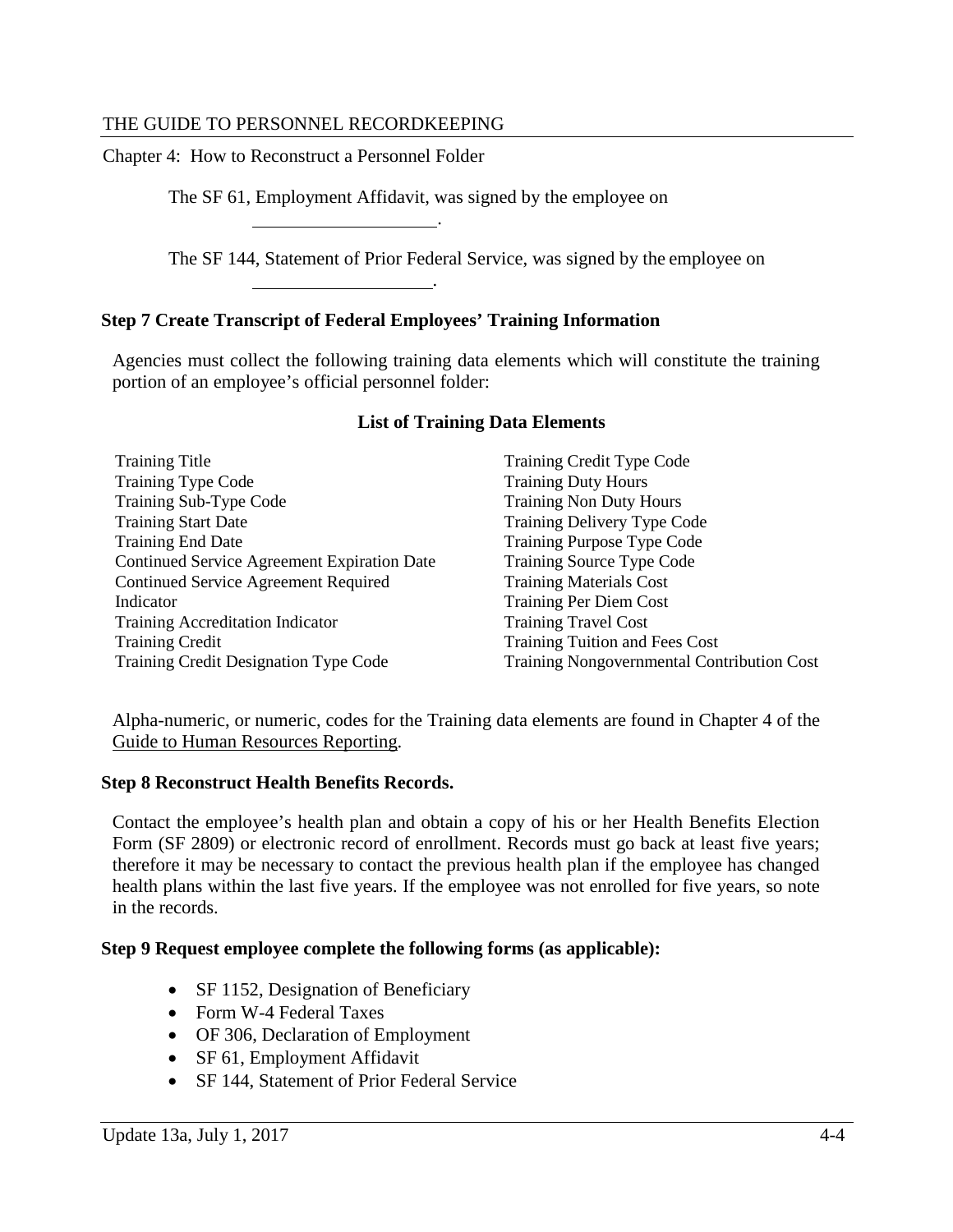Chapter 4: How to Reconstruct a Personnel Folder

- State Tax Form
- SF-1199A, Direct Deposit Form
- RI 76-10, Assignment of Federal Employee's Group Life Insurance\*
- Standard Form 2823, Designation of Beneficiary under the Federal Employee's Group Life Insurance\*
- Standard Form 3102, Federal Employees Retirement System Designation of Beneficiary\*
- Standard Form 2808, Designation of Beneficiary, CSRS\*
- TSP-3, Designation of Beneficiary Thrift Savings Plan

\***Exceptions**: See Chapter 1, page 1-12. These documents must be initiated in paper with handwritten signatures from the witnesses. They may be converted to an electronic format via electronic scanning.

### **Step 10 File documents**

Use the sections in Chapter 3 of this Guide. Documents listed as prohibited in Chapter 3 may not be filed in a reconstructed personnel folder.

- Documents filed with the transcript:
	- o Any documents that support benefits
	- o Any Standard Form 50, Notification of Personnel Actions
- Documents NOT filed with the transcript:
	- o Standard Form 2806 or 3100, Individual Retirement Record
	- o Computer-generated employment histories
	- o Payroll records
	- o Social Security earnings report

### **Step 11 Select and Create folder**

Follow instructions in Chapter 2 of this Guide to select the correct folder. File the transcript of service in the folder. The transcript will be the top form of the reconstructed portion of the personnel folder. Documents located during the reconstruction process should be filed beneath the transcript.

### **Step 12 Merge transcript(s) and forms listed under step 8 to complete official personnel folder.**

### **Step 13 Authenticate the official personnel folder by signing at the end of the transcript.**

If the agency recognizes eOPF as the official record, the paper transcript can then be converted to an electronic format via electronic scanning into the electronic information system.

Update 13a, July 1, 2017  $4-5$ If the agency recognizes paper as the official record, file accordingly in agency filing system.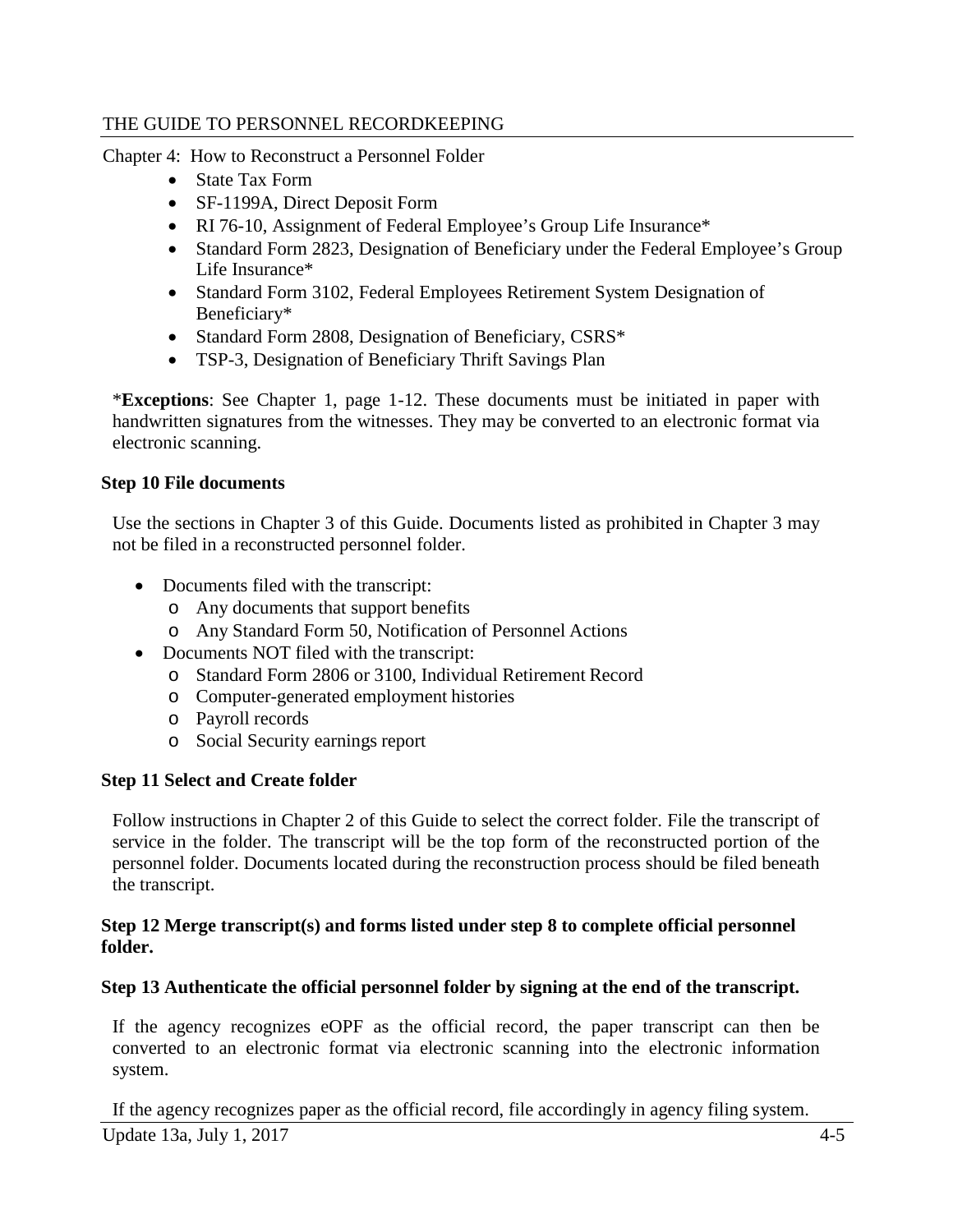Chapter 4: How to Reconstruct a Personnel Folder

# **How to Reconstruct a Personnel Folder due to a Change in Gender Identity**

# Place a notice of the reconstruction in the folder

A transcript of service serves as the notice of reconstruction due to the change of name and gender. The transcript is to remain as the top document of the reconstructed portion in the personnel folder. See Chapter 7 of this Guide for instructions on formatting a transcript of [service. For further policy guidance, please refer to Guidance Regarding the Employment of](https://www.opm.gov/policy-data-oversight/diversity-and-inclusion/reference-materials/gender-identity-guidance/)  [Transgender Individuals in the Federal Workplace.](https://www.opm.gov/policy-data-oversight/diversity-and-inclusion/reference-materials/gender-identity-guidance/)

Upon the request of an employee to reconstruct his or her personnel folder to reflect a change in gender identity, use the following procedures. An employee may wish to change the name, gender, or both name and gender in the personnel record. However, for a variety of reasons an employee may not be able to, or choose to, obtain a legal name change at the same time the employee changes the name to be used in everyday interactions. For this reason, even if the OPF has not been updated, agencies are encouraged to adopt procedures that allow employees to use their name of daily usage or first initial in or on email accounts, employee directories, business cards, name tags, and similar items not posing legal or security implications, without requiring a name change order.

### **Step 1 Request and verify proper documentation from the employee.**

Request that the employee submit acceptable evidence of identity in the new gender, if available, and require evidence of the new name, if changed. Legal documentation from a State or local government entity is the primary proof required for a legal name change. State and foreign laws vary as to whether a driver's license or other State form of identification documents may be issued to reflect a gender change. Possession of a valid passport or other government- issued document (e.g. amended birth certificate, court order, etc.) in the employee's new name and gender is per se acceptable evidence of the new name and gender, and no further evidence need be provided.

If there is legal documentation of the name change but evidence of change of gender in the identity documents is not obtainable because of state or local requirements or any other reason, the personnel folder may still be reconstructed with the employee's new name and gender to reflect a change in gender identity based on a secondary form of documentation (i.e. medical certification). To meet the medical certification requirement, the employee has the option to obtain a signed original statement, on office letterhead, from the attending healthcare professional (physician, internist, endocrinologist, gynecologist, urologist, psychiatrist, licensed psychologist, nurse practitioner, physician assistant, or clinical social worker/therapist), that contains the following information:

- Healthcare professional's full name;
- Healthcare professional license or certificate number;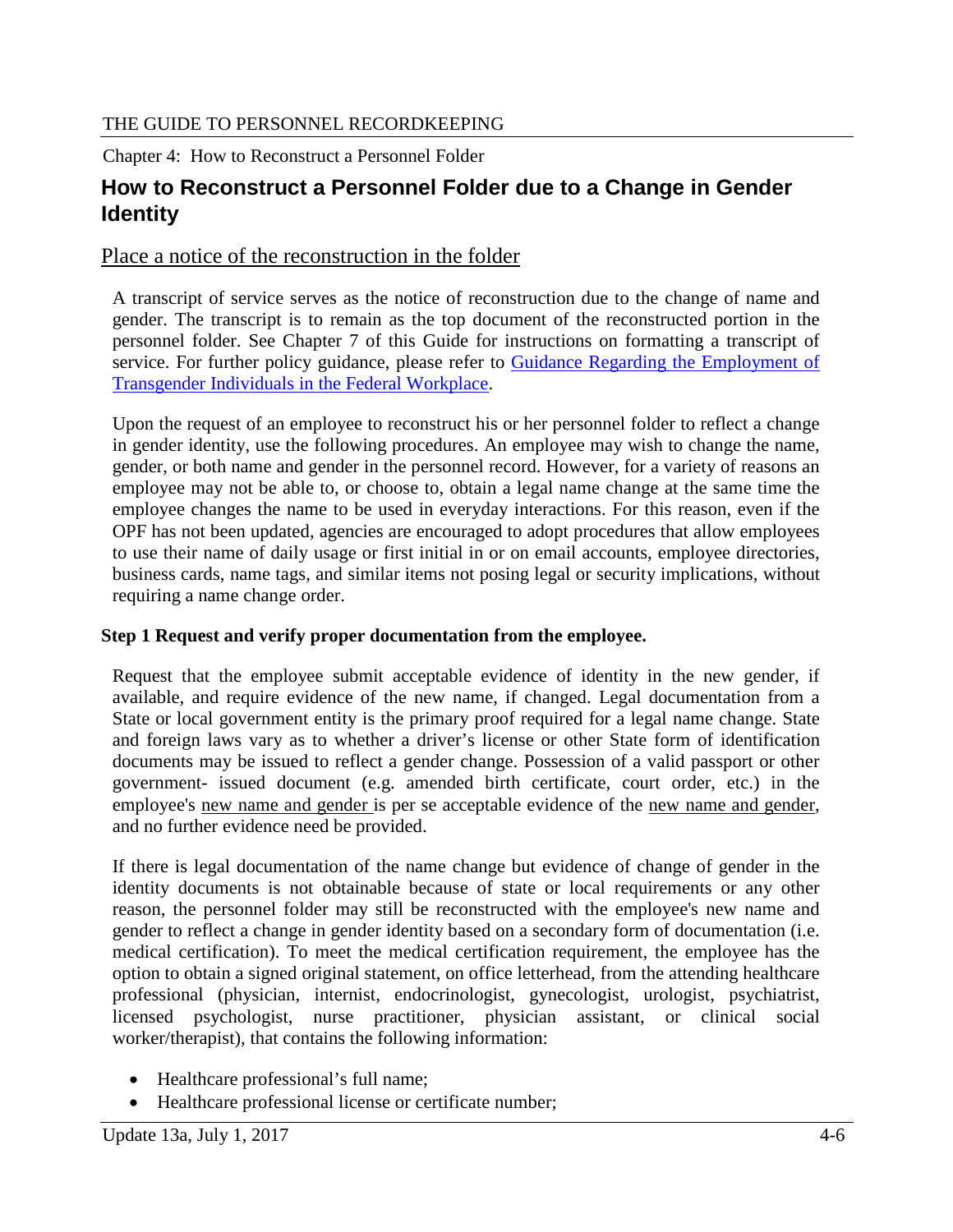Chapter 4: How to Reconstruct a Personnel Folder

- Issuing state or other jurisdiction of license/certificate;
- Address and telephone number of the healthcare professional;
- Language stating that the person is the attending healthcare professional for the employee and that the person has a healthcare professional /patient relationship with the employee;
- Language stating that the employee has had appropriate clinical treatment (based on individual clinical needs and does not imply any specific type or extent of treatment) for transition to the new gender (male or female); and
- Language stating "I declare under penalty of perjury under the laws of the United States that the foregoing is true and correct."

NOTE: No additional medical information may be sought from the employee, and surgery is not required for the employee to have his or her records corrected to reflect the new name and gender.

### **Step 2 Create Transcript of Service**

Transcript must be created to reflect new identity of employee. Transcript must contain the following information and will capture the data elements reflected in blocks 1-49 of the SF-50, Nature of Personnel Action:

### **Data Elements Reflected in Blocks 1-49 of the SF-50**

### **Nature of Personnel Action**:

- Name (as directed by the court order)
- Social Security Number
- Date of Birth
- Effective Date (of Action)
- Nature of Action (NOA) Code
- Legal Authority Code
- Legal Authority Regulation
- Position Title and Number(s) Pay Plan
- Occupation Code
- Grade/Level
- Step/Rate
- Total Salary
- Pay Basis
- Locality Pay
- Adjusted Basic Pay
- Other Pay
- Name/Location of Position's **Organization**

### **Employee's Data**

- Veterans Preference
- FEGLI Code
- Retirement Plan
- Service Computation Date
- Work Schedule
- Part Time Hours Per Biweekly Period

### **Position Data**

- FLSA Category
- Appropriation Code
- Bargaining Unit Status
- Duty Station Code
- Duty Station

### **Agency Data**

- Remarks
- Employing Department or Agency
- Agency Code
- Personnel Office ID
- Approval Date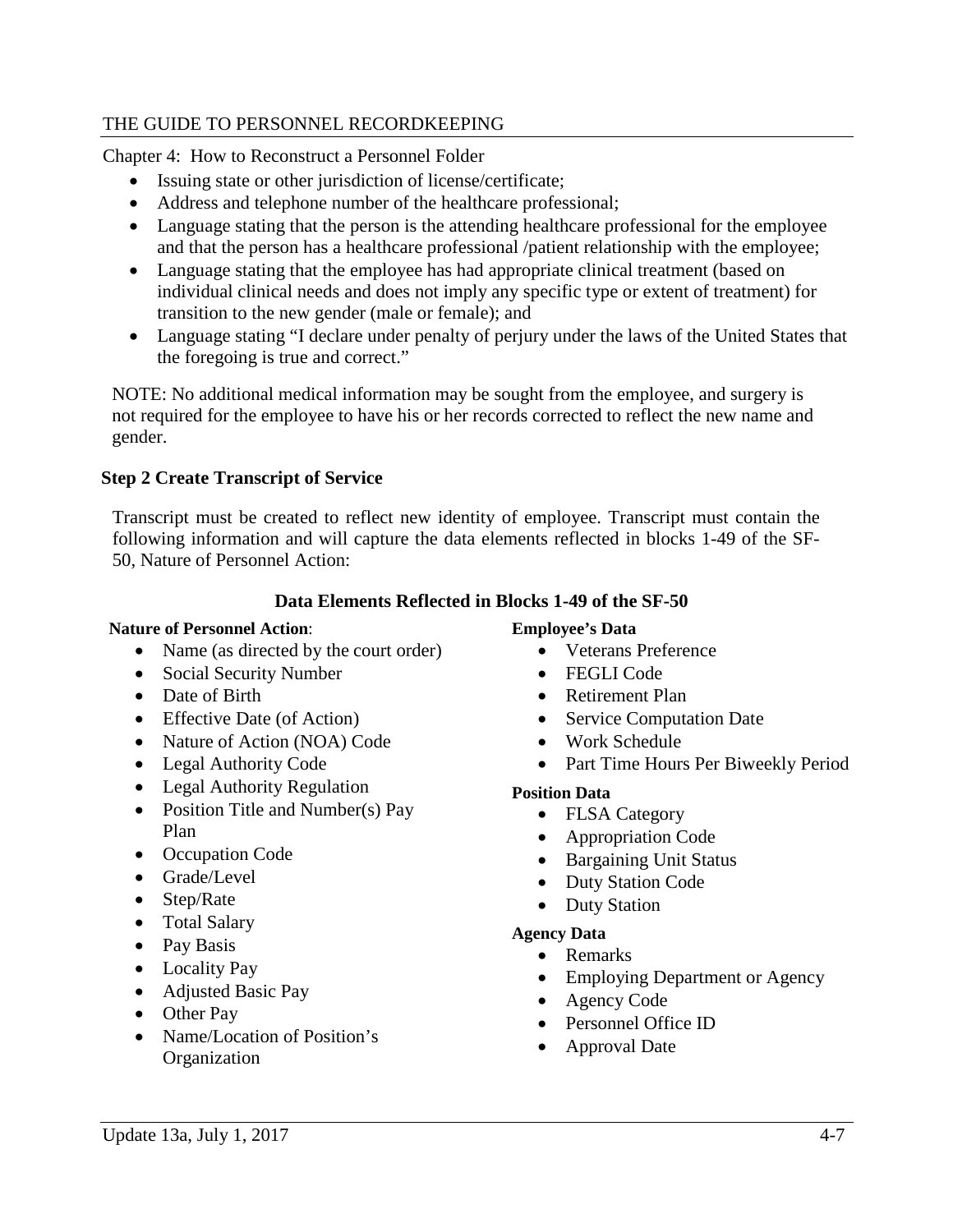Chapter 4: How to Reconstruct a Personnel Folder

### **Step 3 Create Transcript of Health Benefits Enrollment Records**

- List of all FEHB enrollment actions including information recorded on SF 2809s and SF 2810s. Must list each of the following:
- Initial enrollment with enrollment code and effective date
- Election not to enroll and date
- Enrollment changes with the codes and the effective date of each code;
- Cancellations with the enrollment code and effective date
- Terminations with the enrollment code and effective date
- Reinstatements and Transfer Ins with the enrollment code and effective date
- Name changes with enrollment code and effective date
- Notations included in the Remarks section of the SF 2809s or SF 2810s
- Effective dates and brief summary of any additional documents or memos, including: waiver of premium conversion;
- documentation of belated elections:
- court order requiring employee to enroll in a plan that covers children (the edits or flag in the system must stay in place to ensure that the employee does not cancel or change to self only, therefore, the flag must be moved to the new identity);
- leave without pay election to terminate or continue with a direct pay account or continue and incur a debt;
- election to terminate or continue during active military duty
- waiver of automatic reinstatement due to transitional TRICARE following active duty military service;
	- NOTE: An alternative for maintaining a record of a court order is to redact the name of the employee from the court order document and include a copy in the new file along with the transcript.
- Must request a history of health benefits actions processed through electronic systems, for example, EBIS, My Pay, Personal Page, Employee Express or PostalEZ and attach to transcript.
- List children age 22 or over incapable of self support with their name, date of birth, social security number, sex, and the date the agency certified eligibility. Include call- up date for future re-evaluation if applicable.
- List foster children with their name, date of birth, social security number, sex, and the date the agency certified eligibility.
- The employing agency must complete a new SF 2810 to change the employee's gender and, if applicable, his or her name to reflect to change in gender identity. In completing this form, the agency should include the following in the remarks section: "Change in name data element from [name 1] to [name 2]. Change in gender data element from [male/female] to [female/male]." The effective date should be as soon as possible once the employee has submitted the information in Step 1 above.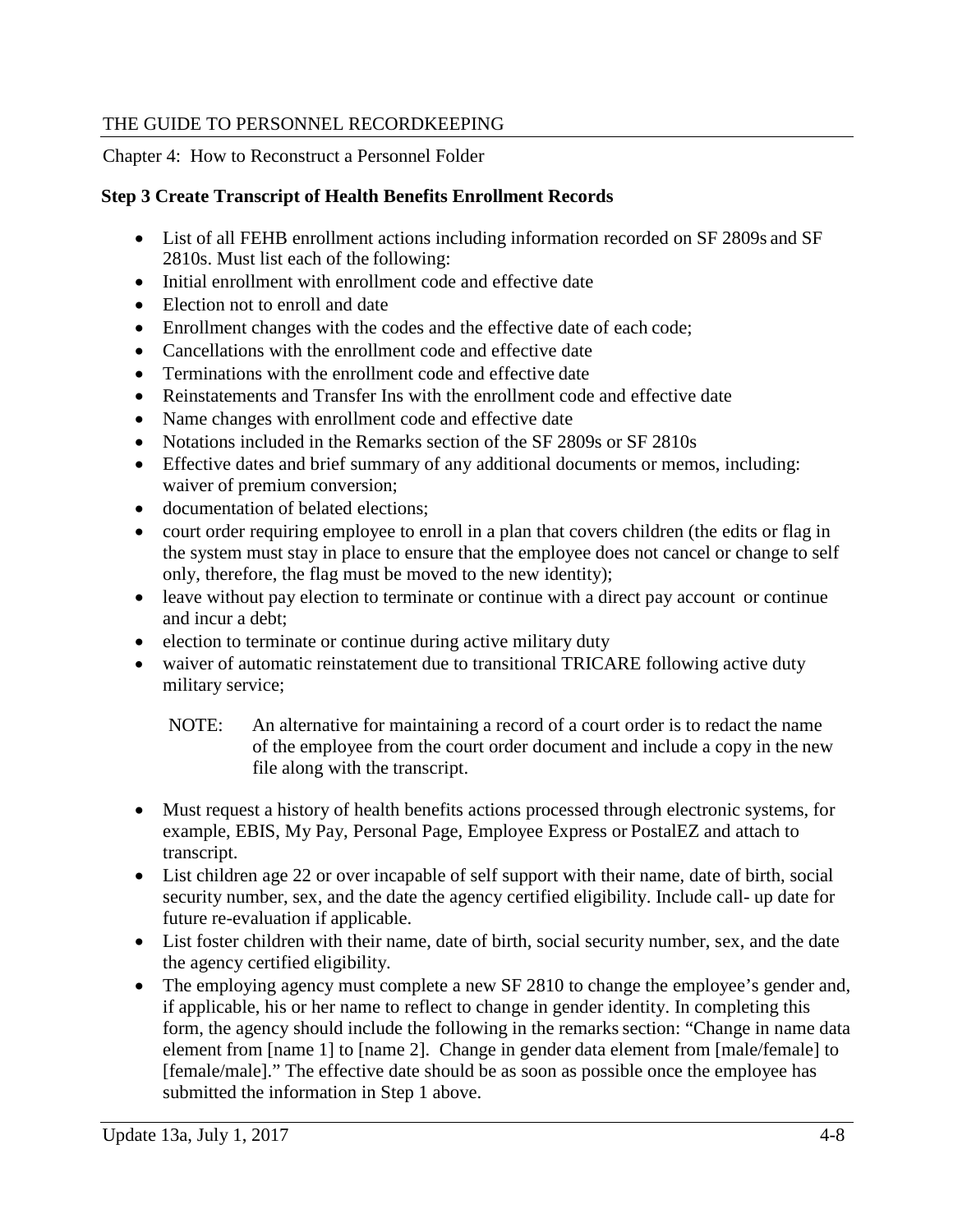Chapter 4: How to Reconstruct a Personnel Folder

- Temporary Continuation of Coverage (TCC) for family members is documented as a separate file from the OPF with the employee's name on it. We suggest that the new name be put on this file and it be maintained as is. If this is not possible, then the TCC file should have the employee's name redacted and maintained as an independent file with no association with the new name of the employee.
- Spouse Equity Act. Documentation of a former spouse's entitlement to benefits must travel with the employee's file in order to ensure the former spouse's entitlement up through the retirement or death of the employee. The former name of the employee may be redacted from the documents.
- Continuation of Benefits. The spouse of the employee at the time of the employee's change in gender identity retains coverage as the employee's spouse, as do the employee's children. The employee is entitled to benefits in the new gender and, if applicable, new name.

### **Step 4 Create Transcript of Federal Employees' Group Life Insurance (FEGLI) Records**

- For current FEGLI actions, there is a SF 50 *Notification of Personnel Action* produced for any change. The Nature of Action (NOA) code 881 indicates a FEGLI Change. Must list each of the following for each FEGLI change:
- Effective date of NOA
- FEGLI Code displayed in bock #27
- Must include any written comments in Section 6, Agency Use Remarks section for all SF 2817 forms in OPF
- For FEGLI history prior to effective date of FEGLI code on the SF 50 form or for agencies that do not use SF 50 forms. Must list each of the following:
- FEGLI coverage elected or SF 50 FEGLI code on the SF 2817 Life Insurance Election or its precursors SF 176, SF 176-T, or on Open Season election forms RI 76- 27, FE-2004
- Date of receipt in employing office (on older forms)
- Effective date of coverage. Shown on SF 2817 form dated June 1984 and later
- Must include any written comments in Section 6, Agency Use Remarks section for all SF 2817 forms

NOTE: If employee is in a FEGLI eligible position, he or she automatically gets FEGLI Basic even if no form is completed.

• Must include a summary of all memos to file for FEGLI

Examples: Agency explanation for allowing a belated election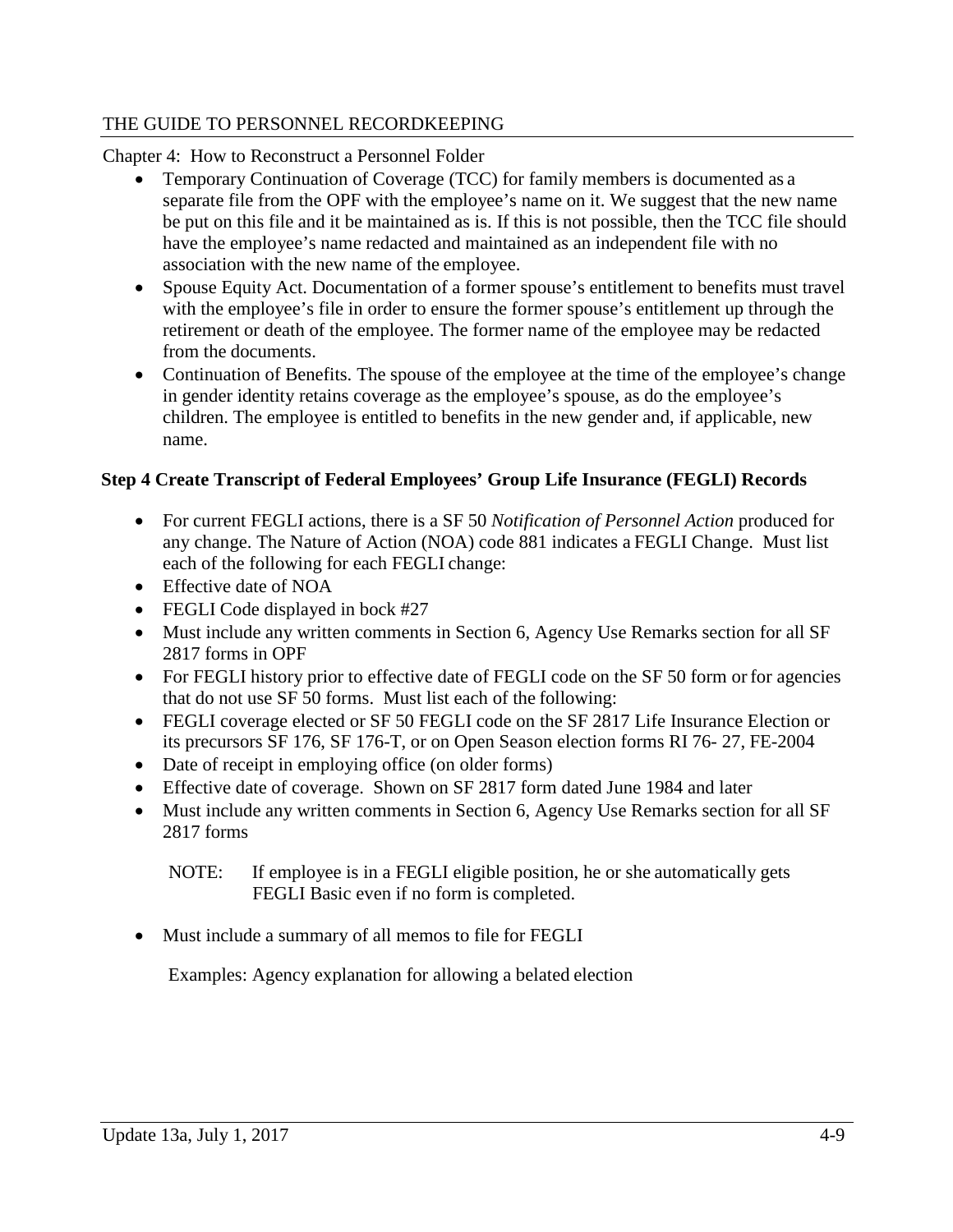Chapter 4: How to Reconstruct a Personnel Folder

Incontestability explanation

- If there is an SF 2821 *Agency Certification of Insurance Status* or its precursor SF 56, the following items from that form must be detailed on the transcript:
- Event requiring certification (block #4.a. on SF 2821)
- Date of the event requiring certification (block #8. on SF 2821)
- Date of SF 2819, *Notice of Conversion Privilege* (block #9 on SF 2821)
- Annual basic pay (block #10)
- Date signed by certifying official
- If there is an SF 2822 *Request for Insurance* in the OPF, the agency must provide the following information from Part B:
- Decision—acceptance or denial
- Date of decision
- Name of OFEGLI Reviewer
- If there is a FE-8C form *Living Benefits Approval*. NOA code 805, 806 on SF 50. Must include a summary with the following:
- NOA code
- Effective date of Living Benefits election Post-election Basic Insurance Amount
- Public Law 110-81 authorizes the continuation of FEGLI coverage for up to 24 months for Federal employees called to active duty. An election form is required in the OPF. If the election form is present, it must be notated on the transcript. Must include the following:
- Per Public Law 110-81, employee elected to continue the coverage at the end of 12 months OR;
- Per Public Law 110-81, employee elected to terminate coverage at the end of 12 months.
- Date signed by employee
- Name of Agency Representative and Date signed
- List child(ren) age 22 or over incapable of self support with the name, date of birth, sex and the date the agency certified eligibility. Include call-up date for future re- evaluation if applicable.

The criteria for the employing office's determination are the same as those for the FEHB Program and FEDVIP. If the employee has already established eligibility for a child under the FEHB Program, s/he does not need to establish eligibility again under FEGLI.

• List Foster child(ren) with the name, date of birth, sex, and the date the agency certified eligibility.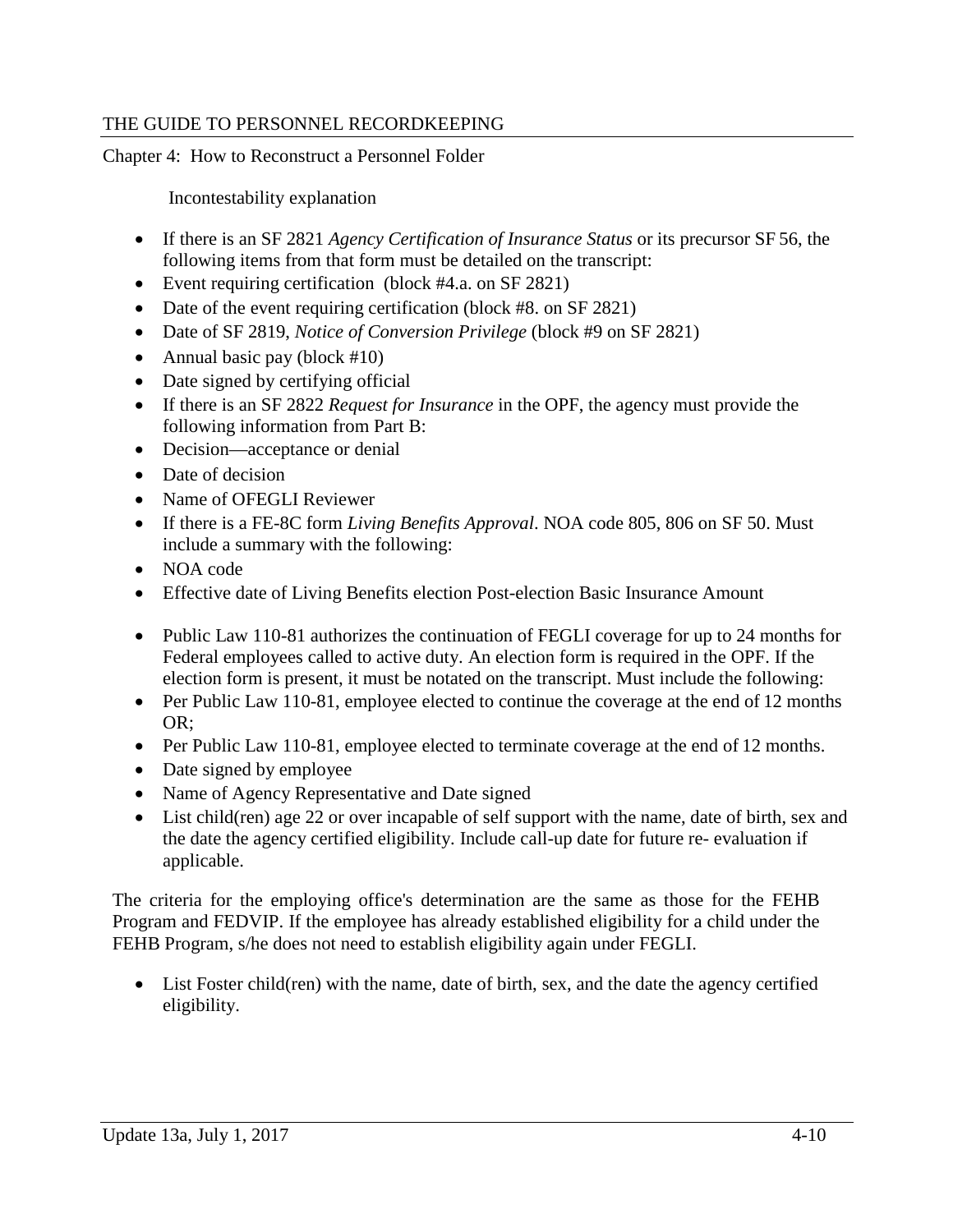Chapter 4: How to Reconstruct a Personnel Folder

• Continuation of Benefits. The spouse of the employee at the time of the employee's change in gender identity retains coverage as the employee's spouse, as do the employee's children. The employee is entitled to benefits in the new gender and, if applicable, new name.

The requirements for coverage of foster children under FEGLI are the same as those for coverage of foster children under the Federal Employees Health Benefits (FEHB) Program or the Federal Employees Dental and Vision Insurance Program (FEDVIP). If there is already a certification on file for the FEHB or FEDVIP Program, the employee does not have to complete a new certification for Option C coverage, unless the employee is electing or increasing Option C because s/he acquires a foster child.

# Original FEGLI documents needed that cannot be summarized on a transcript.

- SF 2823 Designation of Beneficiary or its precursor SF 54
- By law 8705 and regulation, FEGLI benefits are paid in a particular order. The first in this list is the designated beneficiary.
- The agency needs to strongly recommend to the employee that he/she complete a new SF 2823 (if there is an old one with the old identity) but cannot force the employee to do so.
- If a new one is validly completed and filed, it will supersede previous ones on file.
- If a new SF 2823 is not completed, by law any prior designation form in the sealed OPF is the form used for payment. That form will need to be accessed at death before any FEGLI payment can be made.
- The transcript must state if there are any FEGLI designations forms on file and the date of the form(s) if applicable. It should also be noted if there is no form on file.
- OFEGLI needs the actual hard copy form to pay proceeds after death.
- RI 76-10 Assignment of Life Insurance
- The original RI 76-10 is maintained by the agency. The agency needs to know that it is assigned since certain actions can be done by the assignee, not the insured. For example, the insured cannot reduce coverage (except for Option C) after an assignment. The agency sends the RI 76-10 to the OPM Retirement Office at the time of retirement or to OFEGLI after death. It cannot be condensed to put on the transcript. OFEGLI needs the actual hard copy form to pay proceeds after death.
- Once the coverage is assigned the employee cannot assign again. However, the assignee can assign the coverage to another party or back to the insured employee. Court order for FEGLI purposes
- The certified copy of a court order for FEGLI is maintained by the agency. It is not interpreted by the agency. They send to the OPM Retirement Office at the time of retirement or to OFEGLI after death. It cannot be condensed to put on the transcript.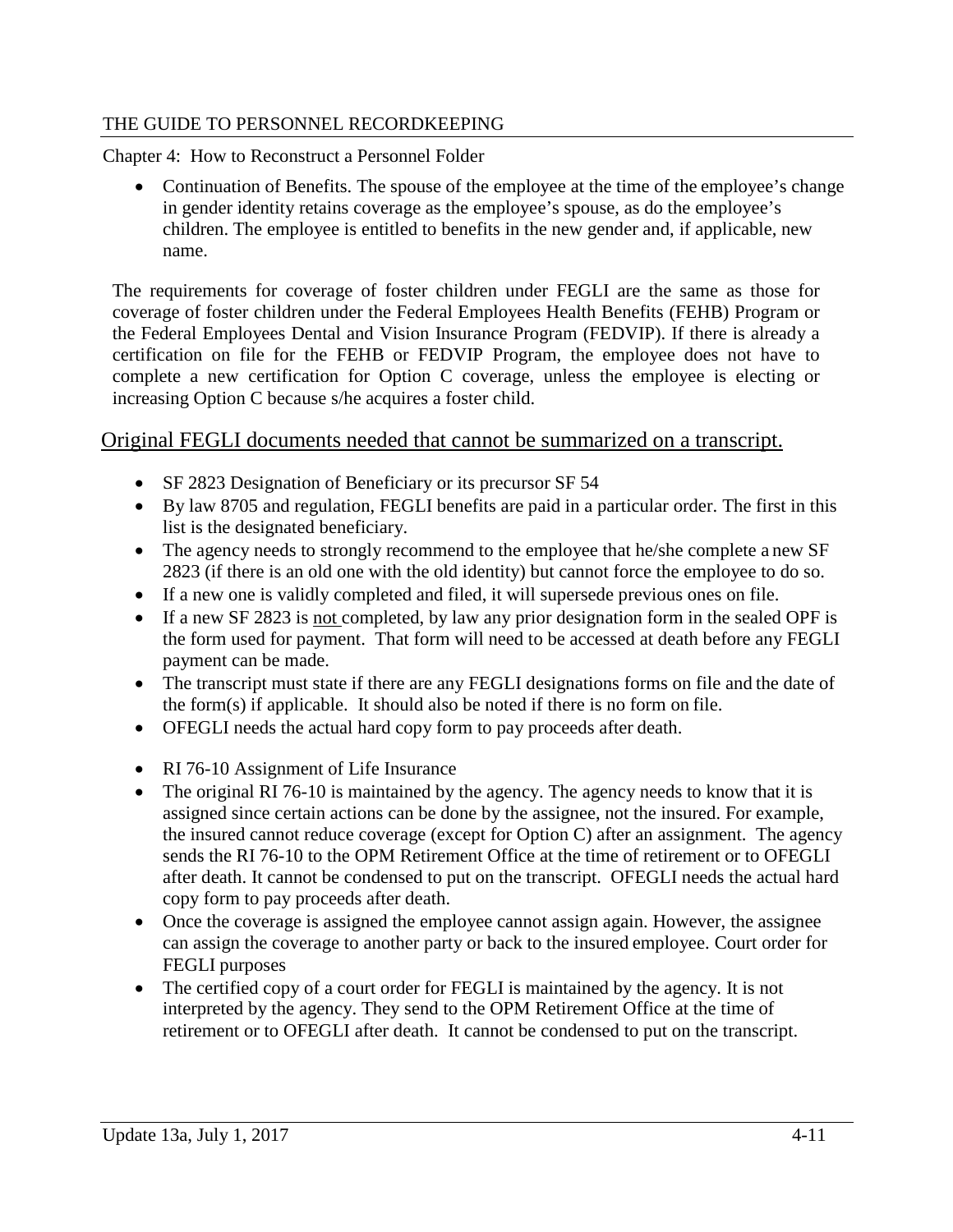Chapter 4: How to Reconstruct a Personnel Folder

OFEGLI needs the actual hard copy certified court order to make a determination at death. They need a certified copy of the complete court order.

#### **Step 5 Request employee completes the following forms (as applicable):**

- SF 1152, Designation of Beneficiary
- Form W-4 Federal Taxes
- State Tax Form
- OF 306, Declaration of Employment
- SF 61, Employment Affidavit
- SF 144, Statement of Prior Federal Service
- SF-1199A, Direct Deposit Form
- RI 76-10, Assignment of Federal Employee's Group Life Insurance\*
- SF 2823, Designation of Beneficiary under the Federal Employee's Group Life Insurance\*
- SF 3102, Federal Employees Retirement System Designation of Beneficiary\*
- SF 2808, Designation of Beneficiary, CSRS\*
- TSP-3, Designation of Beneficiary Thrift Savings Plan

.

• I-9 Form (Note: I-9 Form of the old identity will be captured, destroyed and replaced with an I-9 Form reflecting the new identity and will be placed in a separate file. Please refer to General Records Schedule 1, 10b for records retention and disposition instructions)

An introductory paragraph should be added to the transcript identifying the documents that were signed by the employee at their date of hire/inprocessing:

Example: "The OF 306, Declaration of Employment was signed by the employee on .

The SF 61, Employment Affidavit, was signed by the employee on

The SF 144, Statement of Prior Federal Service, was signed by the employee on .

\***Exceptions**: See Chapter 1, page 1-9. These documents must be initiated in paper with handwritten signatures from the witnesses. They may be converted to an electronic format via electronic scanning.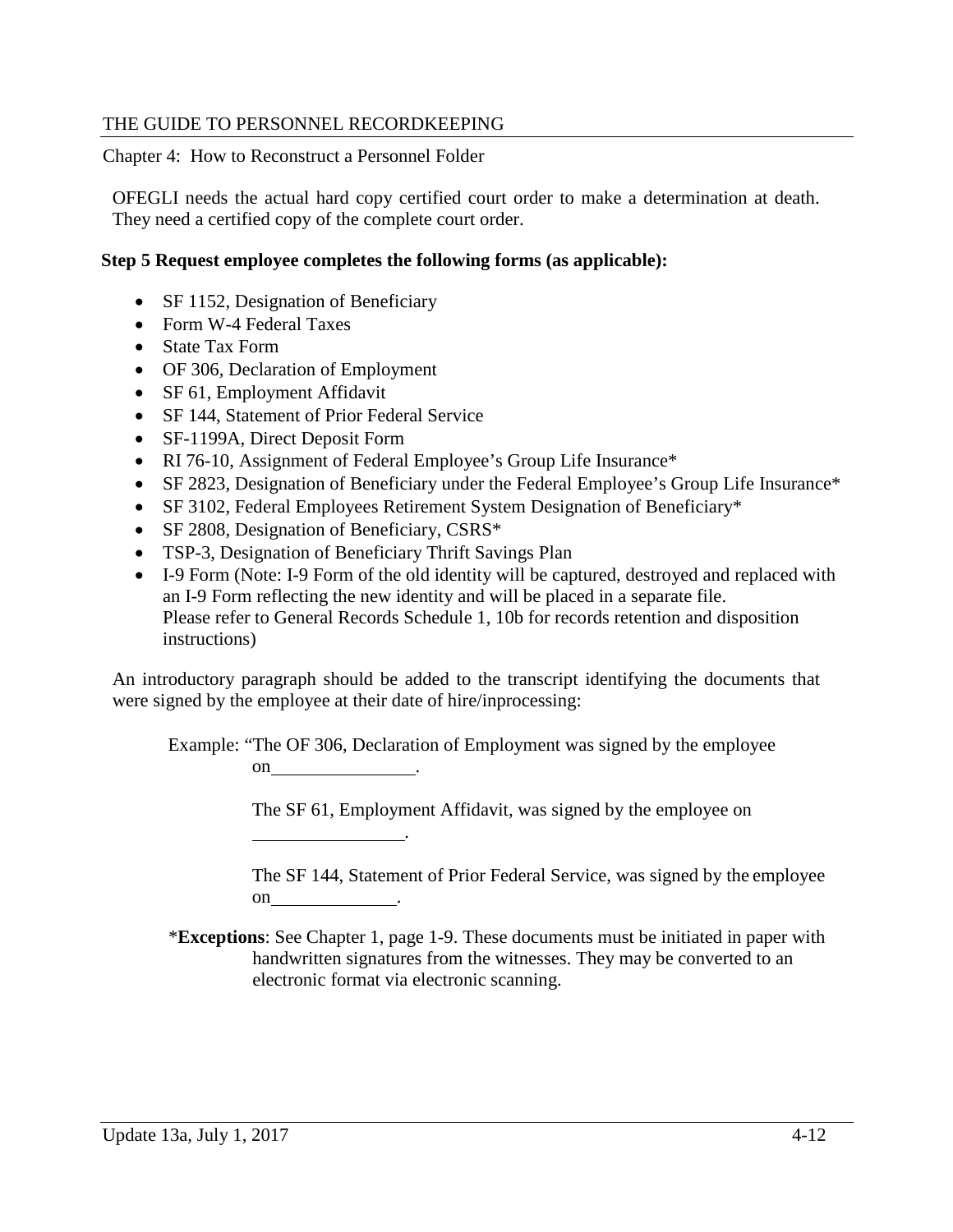Chapter 4: How to Reconstruct a Personnel Folder

#### **Step 6 Merge transcript(s) and forms listed under step 5 to complete official personnel folder.**

#### **Step 7 Authenticate the official personnel folder by signing at the end of the transcript.**

If the agency recognizes eOPF as the official record, the paper transcript can then be converted to an electronic format via electronic scanning into the electronic information system.

If the agency recognizes paper as the official record, file accordingly in agency filing system.

#### **Step 8 Send OPF to NPRC**

OPF of former "identity" is sealed and forwarded to the National Personnel Records Center (NPRC). Folder should be double-wrapped along with introduction letter (see appendix B) and sent to the following address:

> **National Archives and Records Administration, National Personnel Records Center, 1411 Boulder Blvd, Valmeyer, IL 62295, ATTENTION: Chief, Civilian Reference Branch (DO NOT OPEN IN MAILROOM)**

If the agency recognizes eOPF as the official record, the eOPF will be deactivated by the losing agency and the eOPF will be forwarded to the NPRC instance within EHRI.

#### **Step 9 Provide copy of new OPF to the employee via paper or electronically.**

Former employees returning back to Federal Service

#### **Step 1 Initiate search for OPF**

Submit a Standard Form 127, Request for Official Personnel Folder (OPF) of former employee's former identity from the National Personnel Records Center:

> **National Archives and Records Administration, National Personnel Records Center, 1411 Boulder Blvd, Valmeyer, IL 62295111**

#### **Step 2 Reconstruct OPF**

Follow steps listed above regarding Change in Gender Identity.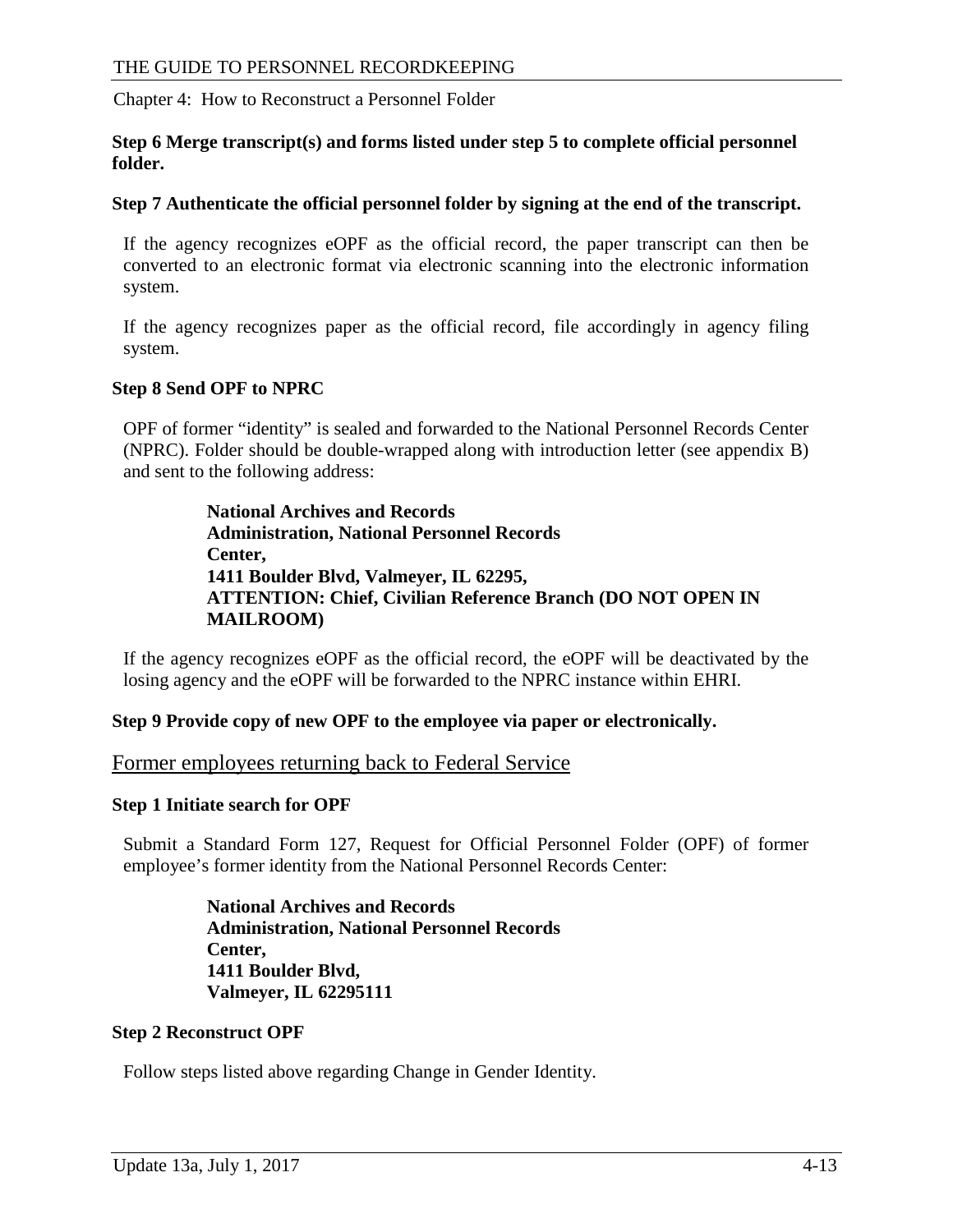# Chapter 4: How to Reconstruct a Personnel Folder Former employees returning back to Federal Service and the official personnel folder of the former identity cannot be located

### Place a notice of the reconstruction in the folder

A transcript of service serves as the notice of reconstruction due to the change of name and gender. The transcript is to remain as the top document of the reconstructed portion in the personnel folder. See Chapter 7 of this Guide for instructions on formatting a transcript of service. For further policy guidance, please refer to Guidance Regarding the Employment [of Transgender Individuals in the Federal Workplace.](https://www.opm.gov/policy-data-oversight/diversity-and-inclusion/reference-materials/gender-identity-guidance/)

Upon the request of a former employee returning to Federal service to reconstruct his or her personnel folder to reflect a change in gender identity, use the following procedures. A former employee may wish to change the name, gender, or both name and gender in the personnel record. However, for a variety of reasons an employee may not be able to, or choose to, obtain a legal name change at the same time the employee changes the name to be used in everyday interactions. For this reason, even if the OPF has not been updated or not located, agencies are encouraged to adopt procedures that allow employees to use their name of daily usage or first initial in or on email accounts, employee directories, business cards, name tags, and similar items not posing legal or security implications, without requiring a name change order.

#### **Step 1 Request and verify proper documentation from the employee.**

Request that the employee submit acceptable evidence of identity in the new gender, if available, and require evidence of the new name, if changed. Legal documentation from a State or local government entity is the primary proof required for a legal name change. State and foreign laws vary as to whether a driver's license or other State form of identification documents may be issued to reflect a gender change. Possession of a valid passport or other government- issued document (e.g. amended birth certificate, court order, etc.) in the employee's new name and gender is per se acceptable evidence of the new name and gender, and no further evidence need be provided.

If there is legal documentation of the name change but evidence of change of gender in the identity documents is not obtainable because of state or local requirements or any other reason, the personnel folder may still be reconstructed with the employee's new name and gender to reflect a change in gender identity based on a secondary form of documentation (i.e. medical certification). To meet the medical certification requirement, the employee has the option to obtain a signed original statement, on office letterhead, from the attending healthcare professional (physician, internist, endocrinologist, gynecologist, urologist, psychiatrist, licensed psychologist, nurse practitioner, physician assistant, or clinical social worker/therapist), that contains the following information:

- Healthcare professional's full name;
- Healthcare professional license or certificate number;
- Issuing state or other jurisdiction of license/certificate;
- Address and telephone number of the healthcare professional;